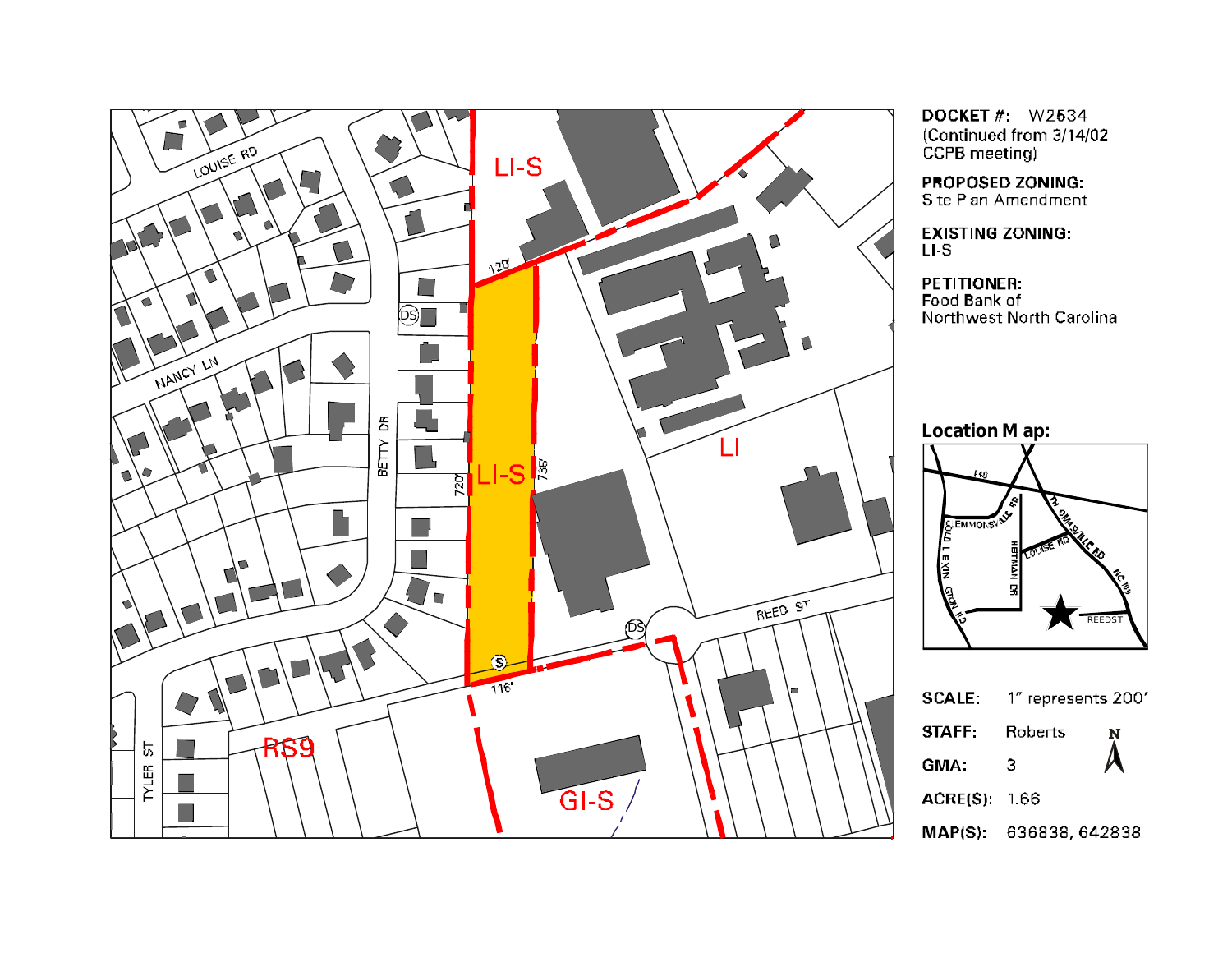## **DRAFT ZONING STAFF REPORT**

**DOCKET #** W-2534 **STAFF:** Gary Roberts

Petitioner(s): Food Bank of Northwest North Carolina Ownership: Same

## **CONTINUANCE HISTORY**

On March 14, 2002 the Planning Board continued this request to the April 11, 2002 meeting to allow the petitioner to address concerns expressed by adjoining property owners and the Planning Board. In addition, the Board encouraged the petitioner to consider alternative site plans to mitigate the impact on the surrounding community. As of this writing, no revised site plan has been received from the petitioner.

### **REQUEST**

| From: | LI-S Limited Industrial District (Offices, Miscellaneous; Professional Office; |
|-------|--------------------------------------------------------------------------------|
|       | Banking and Financial Services; Warehousing; Wholesale Trade A; and Wholesale  |
|       | Trade B - TWO PHASE)                                                           |
| To:   | Site Plan Amendment                                                            |

Both general and special use district zoning were discussed with the applicant(s) who decided to pursue the zoning as requested.

Acreage: 1.66 acres

### **LOCATION**

Street: Western terminus of Reed Street, southwest of Thomasville Road. Jurisdiction: City of Winston-Salem. Ward: Southeast.

### **SITE PLAN**

Proposed Use: Food distribution and warehousing. Square Footage: 11,479 square foot portion of an addition to an existing building. Building Height: One commercial story. Parking: Required: 10 spaces; proposed: 10 spaces. Bufferyard Requirements: Type IV buffer adjacent to RS-9 (current requirement is a 50' undisturbed buffer).

Vehicular Use Landscaping Standards Requirements: UDO standards apply.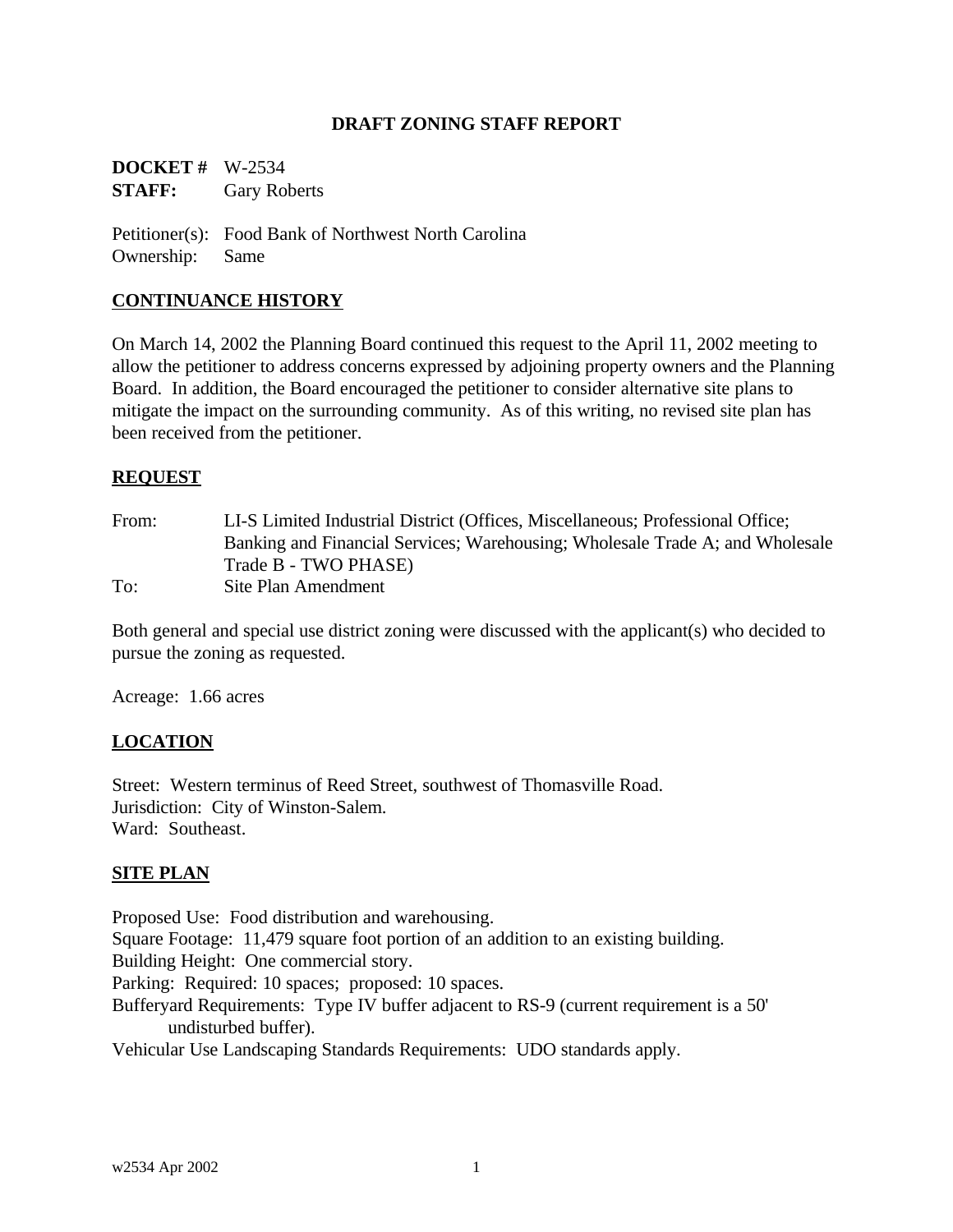## **PROPERTY SITE/IMMEDIATE AREA**

Existing Structures on Site: Food warehouse and distribution facility. Adjacent Uses:

| North -     | Aigis Mechtronics zoned LI-S.             |
|-------------|-------------------------------------------|
| East -      | Remainder of warehouse facility zoned LI. |
| South -     | Reeds Enterprises zoned GI-S.             |
| Southwest - | Undeveloped property zoned RS-9.          |
| West -      | Single family residences zoned RS-9.      |

### **GENERAL AREA**

Character/Maintenance: Well maintained industrial facilities to the east and moderately well maintained single family residences to the west.

Development Pace: Slow.

## **PHYSICAL FEATURES/ENVIRONMENTAL REVIEW**

Impact on Existing Features: Significant encroachment into existing 50-foot undisturbed buffer to accommodate improvements shown on site plan.

Topography: The property slopes from an approximate elevation of 910 in the northern portion of the site to an approximate elevation of 898 in the southern portion of the site.

Streams: None

Vegetation/habitat: The subject property is about half vegetated (along the western property line). According to the plans, this vegetated area was to be preserved as part of a "no disturb vegetative buffer" under a previous site plan approval. As part of this proposal, there is substantial clearing, grading and building (asphalt/building intrusion) in the "no disturb vegetative buffer" area. The parking area goes 35 feet into the 50-foot buffer (leaving a buffer of 15 feet).

Water Supply Watershed: Site is not within the boundaries of a water supply watershed.

## **TRANSPORTATION**

Direct Access to Site: Reed Street.

Street Classification: Local Street.

Trip Generation/Existing Zoning: LI-S  $29,220/1,000 \text{ x } 4.96$  (Warehousing Trip Rate) = 144 Trips per Day +  $3,822/1,000 \times 11.01$  (General Office Trip Rate) = 42 Trips per Day = 186 Total Trips per Day Trip Generation/Proposed Zoning: Site Plan Amendment 60,681/1,000 x 4.96 ( Warehousing Trip Rate) =  $300 +$  $8,115/1,000 \times 11.01$  (General Office Trip Rate) = 89 Trips per Day = 389 Total Trips per Day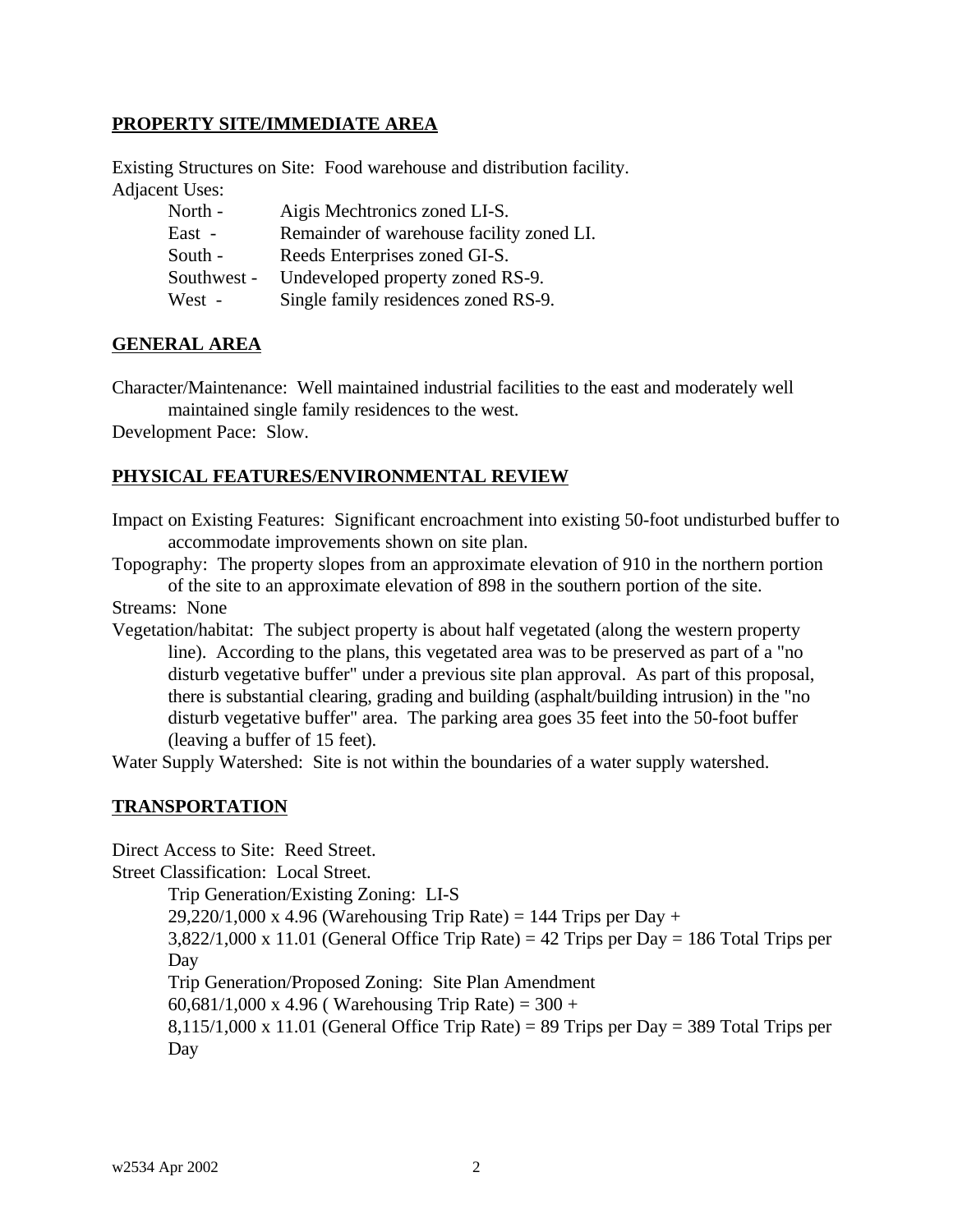Traffic Impact Study required: No. Sidewalks: North side of Reed Street. Transit: Route 26, along Nancy Lane.

# **HISTORY**

Relevant Zoning Cases:

- 1. W-2515; RS-9 to RS-9-S (Residential Building, Single Family; Manufactured Home, Class A); approved December 17, 2001; west side of Tyler Drive, 1,100 feet southwest of current site; 0.25 acre; Planning Board and staff recommended approval.
- 2. W-1629; R-4 to I-2-S (Offices; Warehouses, bulk storage, or wholesale distribution centers - TWO PHASE); approved January2, 1990; 1.66 acres; current site; Planning Board and staff recommended approval.
- 3. W-487; R-4 to I-2; denied October 21, 1974; current site; Planning Board and staff recommended denial.

# **CONFORMITY TO PLANS**

GMP Area (*Legacy*): Suburban Neighborhoods (GMA 3).

Relevant Comprehensive Plan Recommendation(s): *Legacy's* goal for economic vitality is in part to "... expand existing large and small businesses to provide a broad range of employment opportunities ...". Speaking to preservation of existing neighborhoods one of *Legacy's* objectives is "protect residential areas from inappropriate commercial and industrial encroachment."

Area Plan/Development Guide: *US 311 Area Plan* (1984).

Relevant Development Guide Recommendation(s): The area plan recommends that the subject property be zoned for industrial uses.

# **ANALYSIS**

The current request is a site plan amendment to allow a 31,461 square foot addition to the existing 29,220 square foot Second Harvest Food Bank of Northwest North Carolina facility located on Reed Street. Surrounding the subject property on three sides are similar large scale industrial operations. Immediately west of the site, however, is a single family residential neighborhood with ten houses situated approximately 100 feet from the proposed rezoning.

In 1974 the current site was petitioned for rezoning from single family residential to industrial (see W-487), yet was denied due to potential encroachment and negative impact to said adjoining neighborhood. A subsequent special use petition was filed in 1990 and approved due to its 110 foot building setback line and 50-foot "No Disturbance" area along the western boundary line. The present facility was constructed shortly thereafter.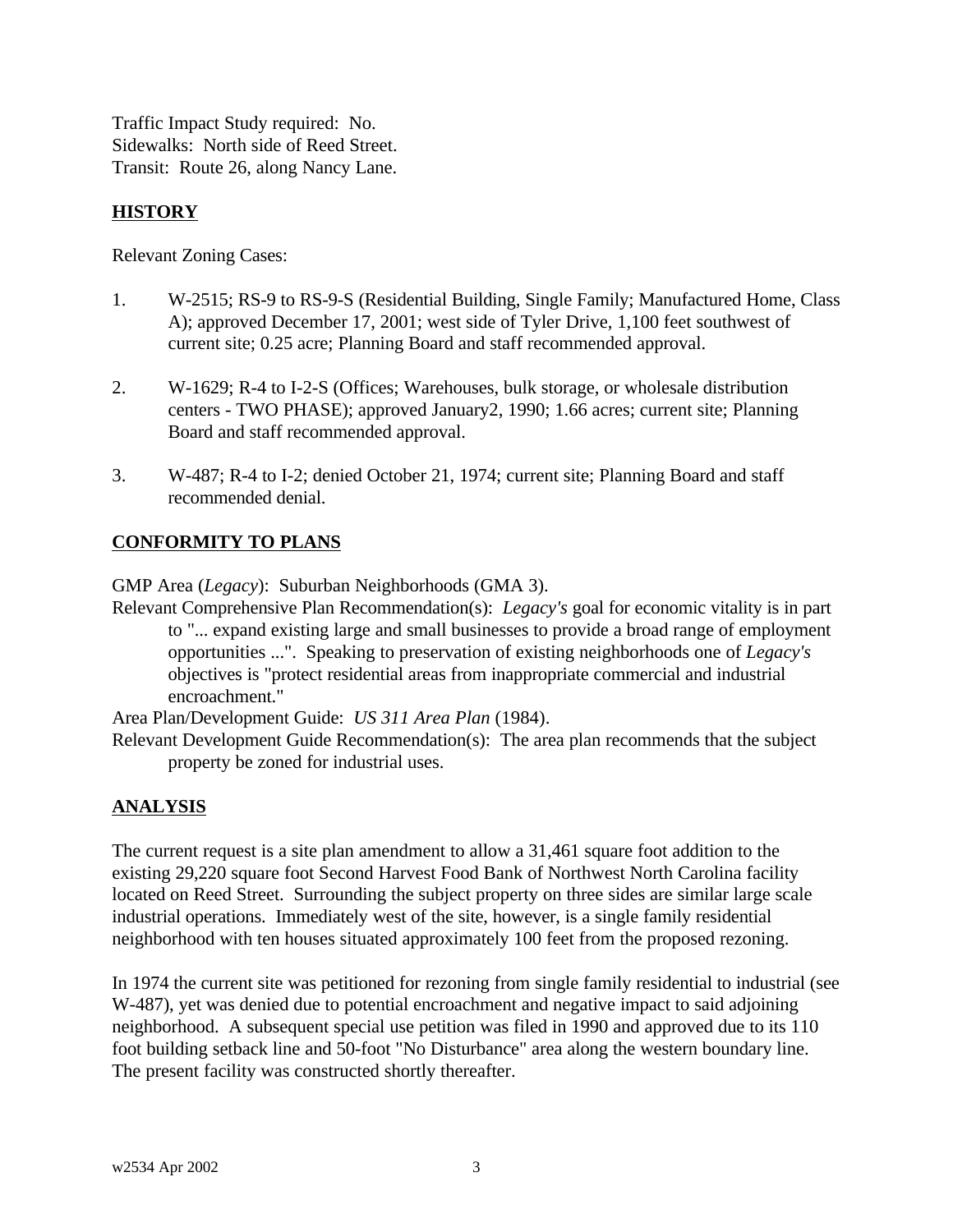Upon inspection of the subject property, staff observed the important role which the extended building setback and undisturbed buffer area now play in preserving the integrity of the abutting single family neighborhood. While the grade of the existing warehouse and distribution facility is approximately six feet below that of the adjacent residential property, the scale of the structure combined with the circulation area for the tractor trailers clearly necessitate such protective measures. The site plan shows the proposed building expansion extending 70 feet into the above mentioned 110 foot building setback and an encroachment of 35 feet into the natural "no disturbance" area with vehicular circulation.

Staff understands the desire of the Food Bank to expand at the existing location. However, the site plan which was submitted reflects a substantial encroachment toward the single family residential property to the west. It is hoped that an alternative plan can be developed which meets the long term needs of the petitioner while preserving the harmony of the neighboring homes. Better utilization of the now vacant northern portion of the site may work toward achieving this balance. Staff recommends denial of the request as submitted.

# **FINDINGS**

- 1. *Legacy* recommends protection of residential areas from inappropriate commercial and industrial encroachment.
- 2. The *US 311 Area Plan* recommends the subject property be zoned for industrial uses.
- 3. The proposed site plan amendment would result in an unacceptable encroachment into the originally required 50-foot undisturbed buffer.
- 4. Staff could support a similar sized expansion to the existing facility within the parameters of the current LI-S zoning.

# **STAFF RECOMMENDATION**

# Zoning: **DENIAL**.

Site Plan: Staff certifies that **the site plan meets all code requirements**, and recommends the following conditions:

# PRIOR TO THE ISSUANCE OF GRADING PERMITS

- a. Developer shall have a storm water management study submitted for review by the Public Works Department of the City of Winston-Salem. If required, an engineered storm water management plan shall be submitted and approved by the Public Works Department of the City of Winston-Salem.
- b. Developer shall cordon off all areas shown on the site plan as buffer areas or undisturbed areas. These areas shall be retained and not disturbed. Trees in all these areas shall be protected from grading encroachment in accordance with UDO Section 3-4.2(H)(3).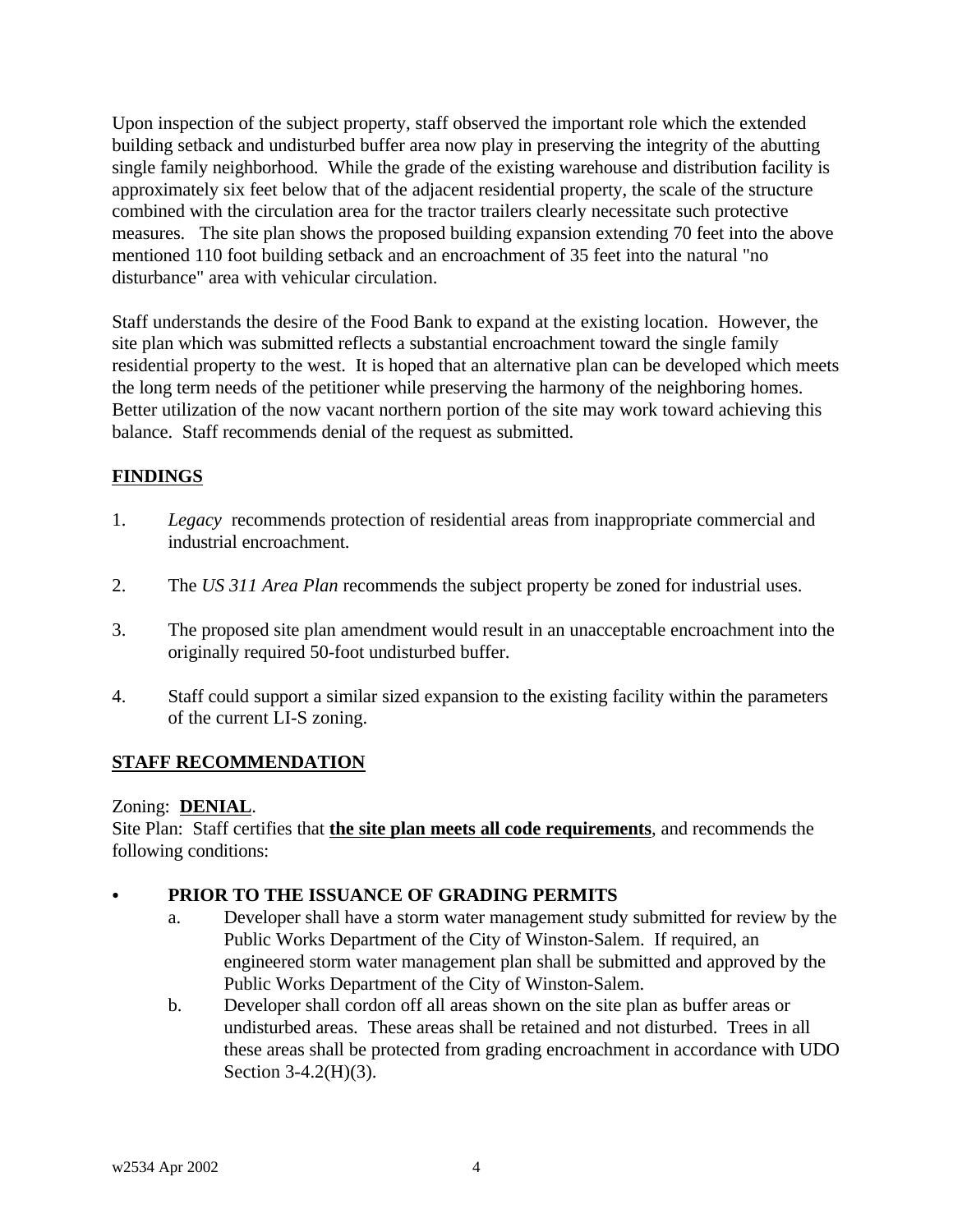## C **PRIOR TO THE ISSUANCE OF OCCUPANCY PERMITS**

a. All required storm water management devices must be installed per the approval of the Public Works Department of the City of Winston-Salem.

## **PUBLIC HEARING** - March 14, 2002

Gary Roberts presented the staff report.

### FOR:

Nan Griswold, Executive Director, Second Harvest Food Bank of Northwest North Carolina, 3655 Reed Street, Winston-Salem, NC 27107 Distributed information. Thanked staff in spite of their recommendation. We want to be good neighbors. We are a ministry, but it has to be run as a business because we have so much tangible product. We save the 400 organizations we work with a lot of money. It is very important to us that we be good neighbors. We've been in this current facility since 1991. The need continues to grow. We understand the buffer zone. However, we have many more requests for help during this time and we need to expand. This building may have the Food Bank's name on it, but it is for 400 agencies. Opaque fence, eight foot high, shrubbery on both sides Would like to be able to proceed with this plan We haven't heard from the neighbors. We had an open house and invited the neighborhood. No one attended. There doesn't seem to be any opposition from the neighborhood. We pick up from 39 grocery stores every day. If we have to move, we would have to sell to the highest bidder. Many of the uses which would be interested would be 24-7 operations like the truck terminal next to us. We do need the road to go around. We are open five days a week. We have volunteers one Saturday a month to help sort and grade foods. We could move to another county if we need to. We really don't want to do that. AGAINST: Michelle Wardlow, 1060 Betty Drive, Winston-Salem, NC 27107

My house adjoins this site. My children and the neighboring children play near this site and we are concerned about traffic coming around the western side of the building. We're concerned about kid's safety. Don't want to see the building devalue homes.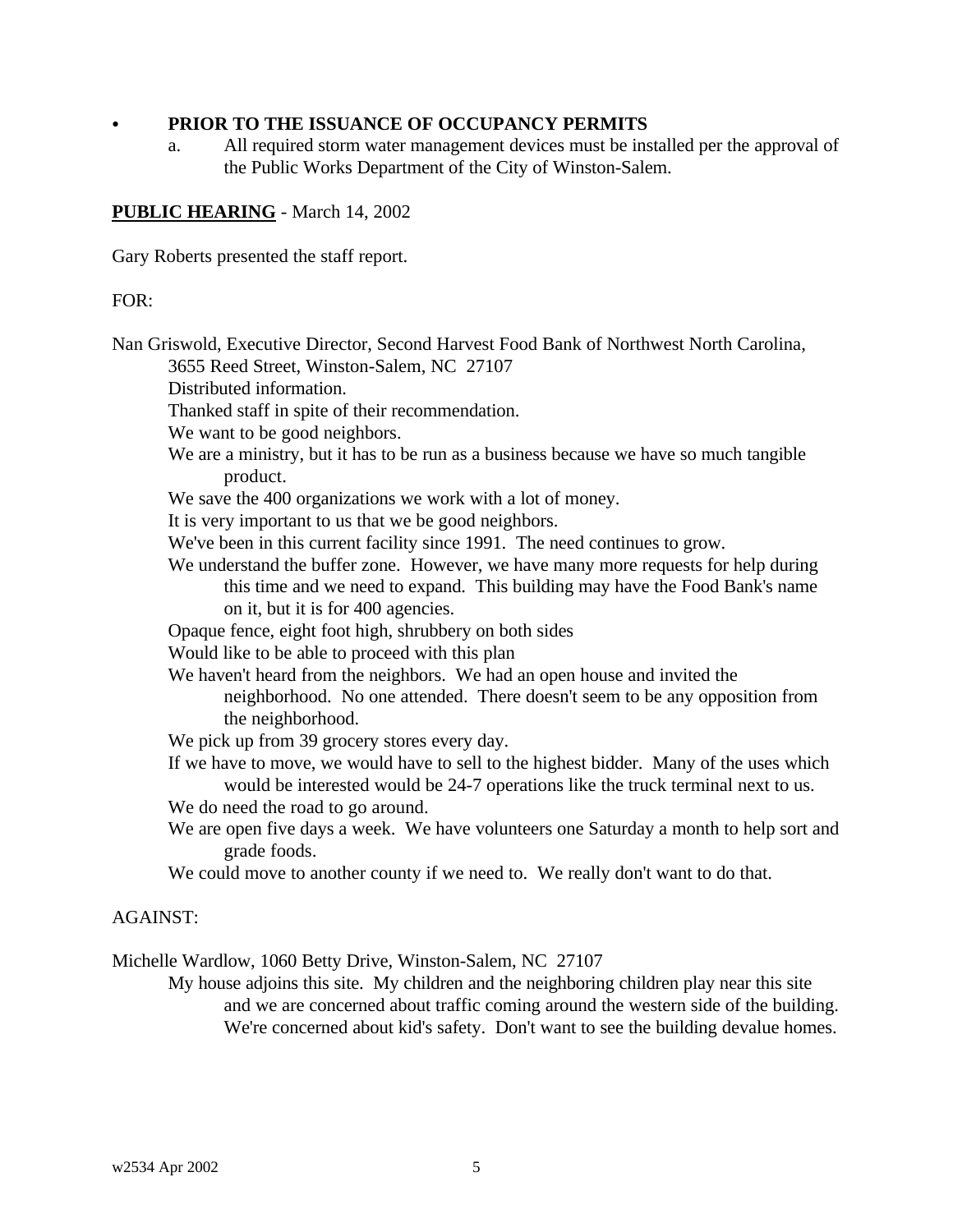Barbara V. Bennett, 1056 Betty Drive, Winston-Salem, NC 27107

- The Food Bank is directly behind my home. I can see the building all year round and hear the noise. I don't think I could get what my house is worth now that they are here and expansion would simply hurt the value more.
- I don't think being a good neighbor would be running me from my house. I oppose these.

Carolyn Hardt, 2001 New Walkertown Road, Winston-Salem, NC 27107

- I'm in agreement with the mission of the Food Bank, but sometimes when we intend to do lofty things for people, there's unintended negative consequences. This diminishes our rental and sale values. This is a struggling neighborhood anyway and this would just add to the difficulties. There needs to be an alternative plan for the Food Bank.
- The neighbors feel powerless and don't need to feel that way.
- Please vote against it and ask the Food Bank to come back with an alternative plan if they want to stay on this site.
- Tannon Hardt, 2001 New Walkertown Road, Winston-Salem, NC 27107 This is a struggling neighborhood. We've made investments in this neighborhood and believe this would be detrimental to the neighborhood. We're also concerned about light pollution.

Ella M. Robinson, 1054 Betty Drive, Winston-Salem, NC 27107

My house is directly behind the Food Bank. I am very sympathetic with the cause of the Food Bank and support it wholeheartedly. Our home values may be low, but we have struggled to buy our homes and enjoy them. We would like that value to increase.

When we go out in the summertime, we don't want to look at the Food Bank.

I really oppose this and ask you to stop this now.

The building has already lowered our property value.

### **WORK SESSION**

During discussion by the Planning Board, the following points were made:

- 1. Check with Fire Dept. about possibly leaving the asphalt area on the west side of the building as access for emergency only and blocking it off the rest of the time.
- 2. John Bost has there been discussion of continuance to allow further pursuit of expansion in different possibilities of layout? Nan Griswold indicated that the Food Bank is compartmentalized and it would be tremendously more expensive to expand in any other way than proposed.
- 3. Kerry Avant would a continuance be in order to allow you to meet with the neighbors that you now know are opposed? Nan Griswold - if that's the best chances we have of working this out, yes.